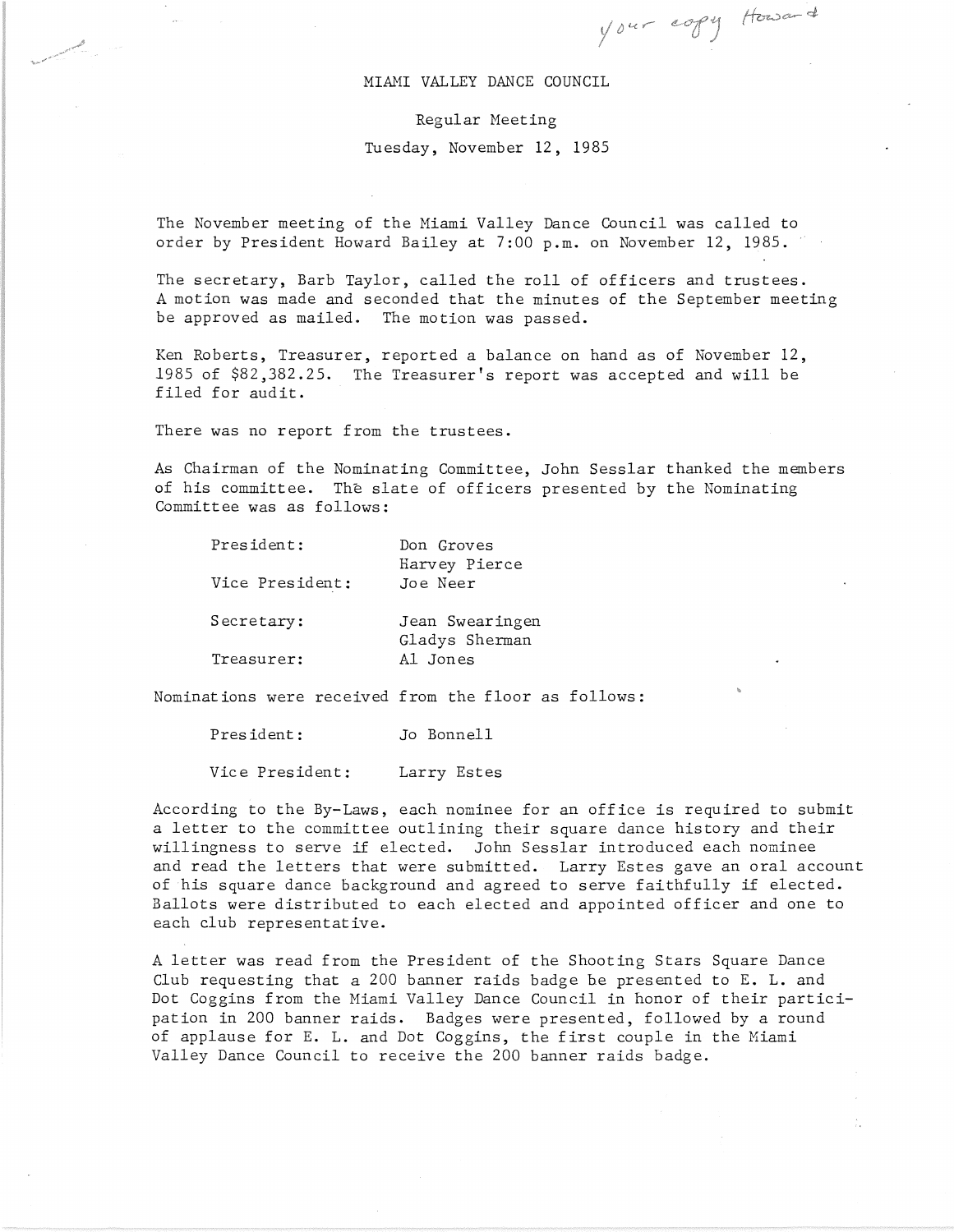Page 2

Joe Neer announced a sewing clinic at the Pavilion on Saturday, November 16, from 2:00 to 4:30 p.m. Interested people were invited to attend.

Joe reported the Council has 92 people in their Basics lesson class. The first student dance at Bergamo was well attended and indicates square dancing to be on the upswing. Mainstream lesson classes at the Pavilion begin on January 6.

Joe attended an International Association of Business Communications seminar, which was sponsored free of charge by the University of Dayton. Some of the areas covered were: how to deal with media, who to contact, how to make posters, etc. Future meeting dates will be passed on to the President to announce for the benefit of other club representatives who might wish to attend. Joe recommended this seminar as being very informative and worthwhile.

Joe expressed his thanks to Isabel and Howard Bailey for all the help and cooperation he has received from them during the past year.

John Chevalier represented the Callers Association. He was pleased that the beginners dance was so well attended. He counted 30 squares dancing at 4 o'clock; there were more earlier. Money received from these dances is used by the Callers Association to support caller education, caller workshops, etc. This is the Callers Association's way to get money for this purpose. The 'student dances will be held the second Sunday of each month; the next dance will be on December 8.

Betty French announced that the new schedules are out. Betty thanked the clubs for preparing information early so schedules could be out on time. Information for the last half of 1986 will be due at the March meeting. Representatives were asked to pass this on to their successors so information will reach Betty on time. Betty apologized for several printing errors. Articles for January and February are due.

Mr. Bailey called attention to the new decor in the Pavilion and thanked Mady D'Aloiso and the Pavilion Support committee. With the approach of cold weather, Mady made the following requests of groups using the Pavilion: (1.) Please, DON'T turn off the water heater, and (2.) Leave water faucets in the kitchen and bathrooms trickling.

Since Irene Romero was absent, there was no report from the Division of Parks and Recreation.

Mona Cannell reported on the Ohio Mini-Legacy Meeting on October 5. There were 40 participants from all over the state attending this meeting. The 1986 meeting will be held at the Lennox Inn off Interstate 70 east of Columbus on October 3-5, 1986. Anyone interested in attending, please let Mona know for planning purposes.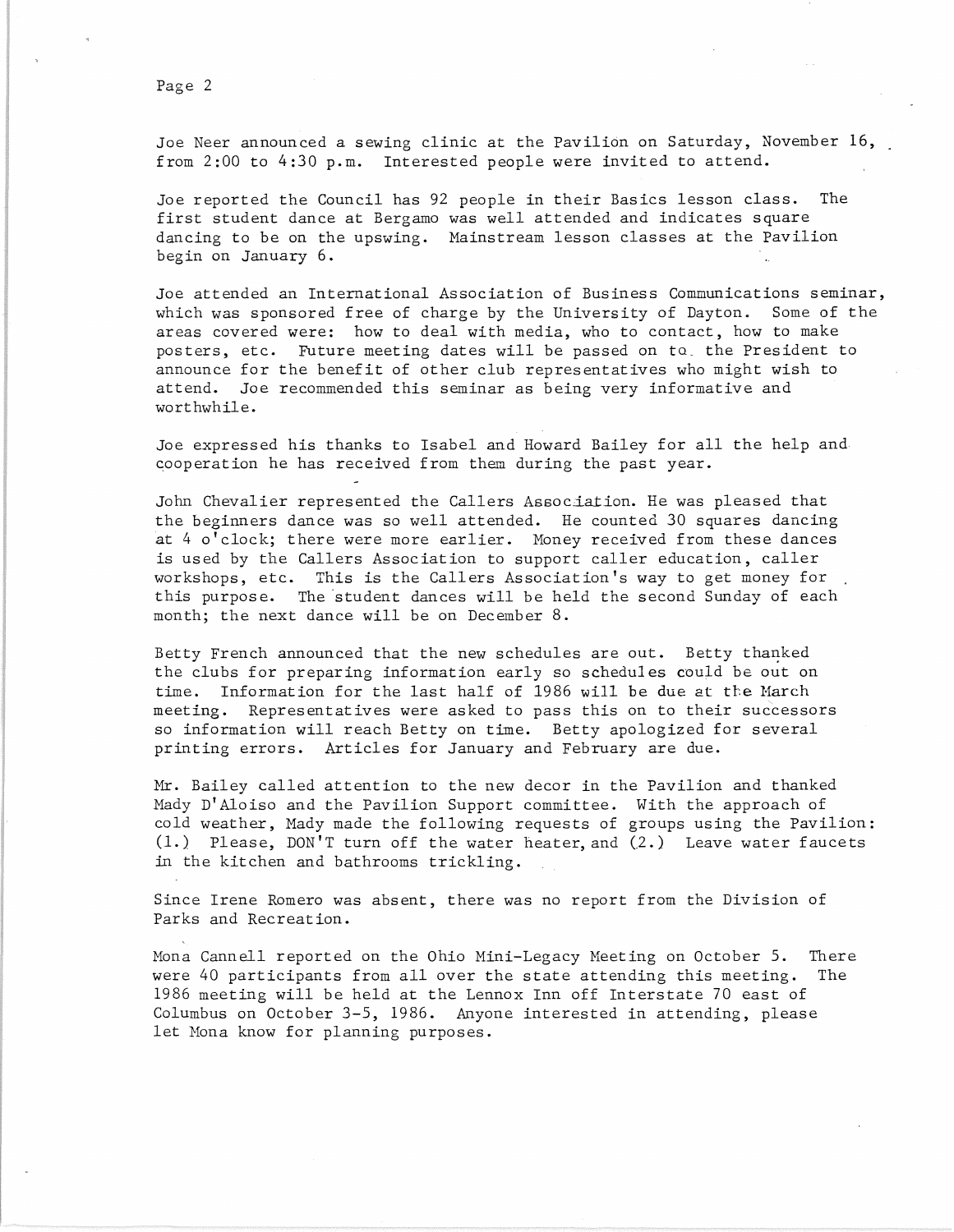Bob Peyton, Convention Chairman, reminded everyone to register prior to January 31 to be eligible for the drawing for free lodging at the Cleveland Convention. Cleveland is working very hard and is expected to provide a very nice Convention next May.

Bob introduced a representative from Crawford Tours of Pittsburgh who are offering a tour package for the Indianapolis Convention. Flyers are available which representatives were requested to take back to their clubs. The package includes 4 nights lodging in a deluxe hotel, baggage handling, entry fee, convention program, and shuttle service. The cost is \$139. per person for double occupancy. This tour opportunity is provided in order to encourage as much participation in the National Convention as possible.

Paul Bonnell said that more forms are now available for the Indianapolis Convention. Square dance attire will be required at all halls, even to get into the shops. Paul discussed locations and bids for future conventions. Columbus has requested names of clubs in the Council who have been dancing consecutively since 1952 or before. Dayton Square Dance Club, Miami Valley Round Dance Club, Miami Valley Folk Dance Club (and maybe Washington Squares) have been dancing that long.

Paul extended his congratulations to the Miami Valley Dance Council, which. is 30 years old this year. Based on information available, Paul believes the Miami Valley Dance Council to be the oldest in the State of. Ohio.

The Snowball Dance for all new dancers will be held at the State Fairgrounds on February 2 from 1:00 to 6:00 p.m. Caller will be Dave \$tuthard.

Cleveland is still working on a location for camping for the State Convention.

A question was asked on where to obtain patterns for the state square dance dress. It was suggested that anyone needing assistance should come to the sewing clinic on Saturday.

A motion was made and approved to purchase a tape recorder for the use of the secretary.

Jo Bonnell has entry blanks for the Style Show. The theme will be "Four Seasons".

Walt Wilson stated that the American Square Dance magazine wi1l publish an article on clubs celebrating 30th anniversaries. All we need to do is notify them. We will try to take advantage of this in the future and request the secretary to send a letter.

Mona advised that after 37 years of publication the square dance magazine, "Sets in Order", will no longer be available.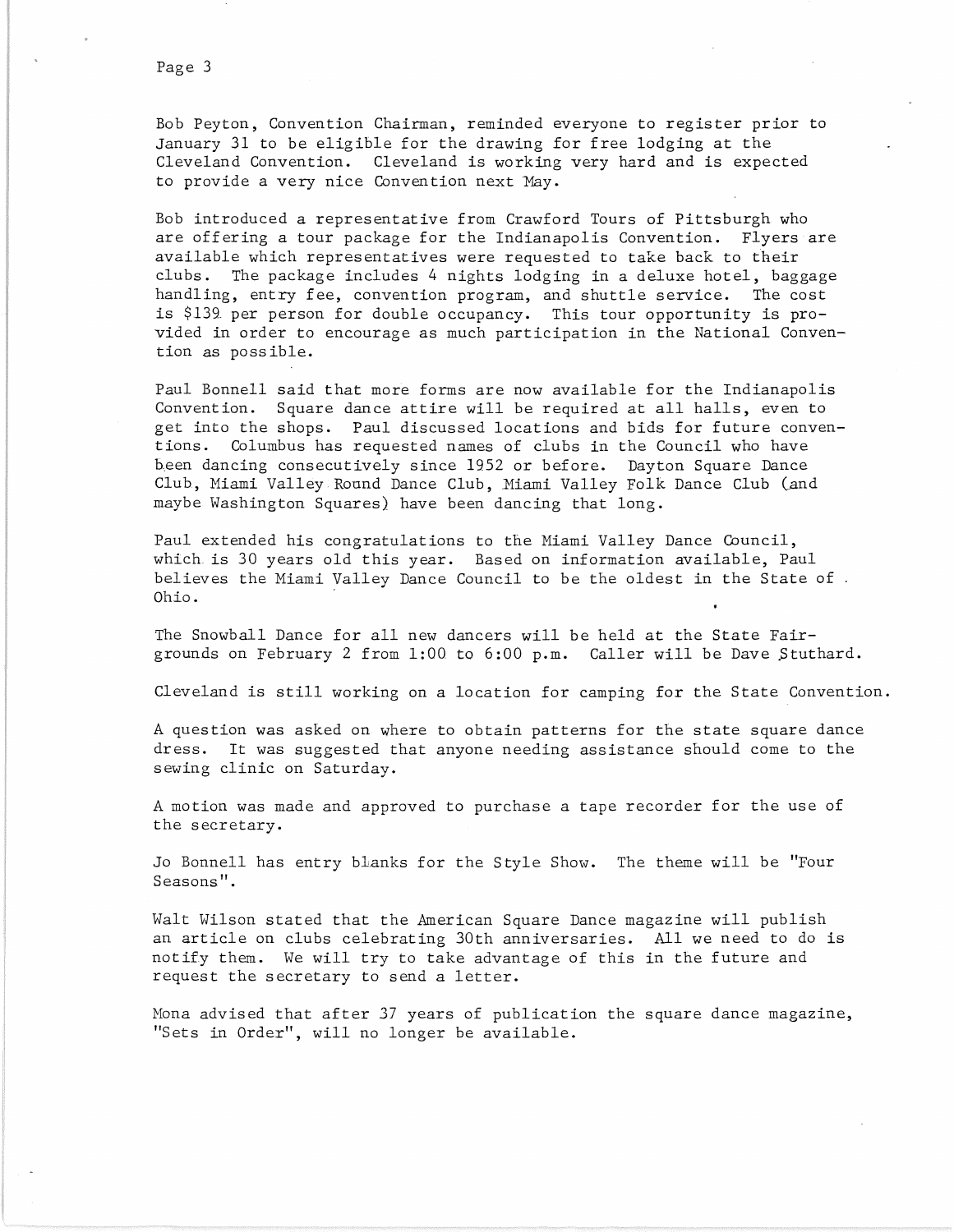Howard announced that radio and newspaper publicity have been arranged for the December 1 benefit dance for the Dayton Hearing and Speech Center. The Hearing and Speech Center is providing some very nice door prizes. If any of the clubs are having difficulty selling their 5 tickets, Howard suggested that the club buy the tickets and give them to club members as door prizes.

Upon further investigation, it appears that insurance premiums for clubs are very high. Council recommends that clubs consider incorporation. Any suit would then be against the club rather than the officers or any individual. For clubs dancing in schools or churches, unless the club has specifically been asked to provide their own insurance, the school or church insurance will apply. Also, homeowner's insurance provides individual liability protection. The November issue of "Sets in Order" has an article on insurance which might be helpful. For clubs wishing to incorporate, the Vice President has application forms for incorporating.

Council rules for banner raiding were discussed. A motion was made and seconded that the rules recommended by the Executive Board be made effective throughout the Cpuncil. Results of the vote were as follows: 40 in favor; 3 opposed. The rules for obtaining the 100 banner raids badge as published in the Executive Committee letter dated July 22, 1985 to all club presidents will remain in effect and will be the rules for the Miami Valley Dance Council and member clubs.

The results of the ballot to elect Council officers for 1986 were announced:

| President:      | Jo Bonnell     |
|-----------------|----------------|
| Vice President: | Joe Neer       |
| Secretary:      | Gladys Sherman |
| Treasurer:      | Al Jones       |

Jo Bonnell thanked Howard and Isabel Bailey for their two terms as Council President. She thanked Council members for their support and promised to do her best as Council President for 1986.

Howard expressed his appreciation for the help and support he and Isabel have received during their 2 years as President.

The meeting adjourned  $ay 8:30 p.m.$ 

Barb Taylor, Secretary MIAMI VALLEY DANCE COUNCIL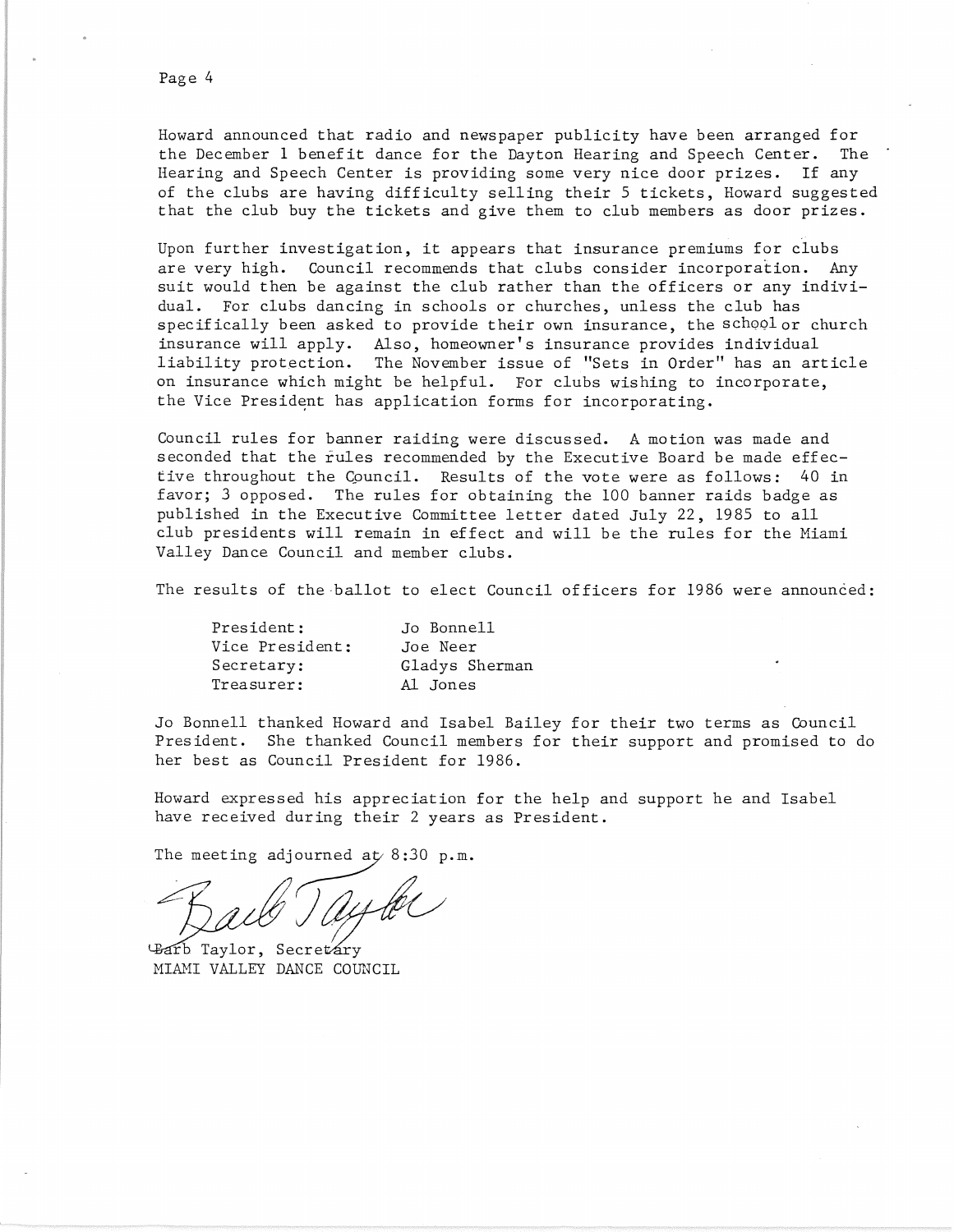The following club representatives attended this meeting:

ADVENTURE SQUARES BUCKEYE SQUARES CARDINAL SQUARES CENTER ROUNDS CIRCLE EIGHTS CL. CO. COUNTRY SQ. CLOUD 9 SQUARES CRAWFORD SQUARES CURLI Q'S DATE'N 8'S DAYTON CONTRA DAYTON SQ. DANCE DAYTON WHIRLAWAYS DOUBLE H SQUARES EXPRESSERS E-Z ROUNDS FREEDON SQUARES GOLDEN SQUARES GOLDEN SQUARES II GRAND SQUARES JUST-A-NERE KITTYHAWK SQUARES

NARY GO ROUNDS lW CALLERS MV CLOGGING MV ROUND DANCE NATIONAL CAROUSEL OPEN SQUARES PIQUA HAPPY SQUARES ROSE E MERRY MIXERS ROUNDS BY JOBE S ' ALLEMANDES SHOOTING STARS SILVER SQUARES SPRINGFIELD ROAD-RUNNERS SQUARES A GO-GO STAR PROMEN 0' S THIRD SUNDAY SQUARES TWIN BASE SQUARES TWO BY FOURS

WASHINGTON SQUARES

LAKE CHOCTAW TWIRLERS John & Virginia Sesslar, 5880 S. Charleston/Clifton Rd., LEWISBURG PROMENADERS Lloyd Shively, 7760 Shields Rd., Lewisburg 45338 Joe & Nancy Abell, 851 N. Heincke Rd., W. Carrolton 45449 Fred Moore, 2532 Malvern, Dayton 45406 Nadine Zerkle, 4100 Troy Rd. #8, Springfield 45502 Kenn Meyer, 205 Waterford Dr., Centerville 45459 Sid & Iris McElfresh, 3430 Blocker Dr., Dayton 45420 Sherry Roberts, 416 Towanda Cr., Dayton 45431 Jim Gibbons, 120 Norman, Dayton 45405 Al Moebus, 11581 Old Columbus Rd., S. Vienna 45369 Betty Hypes, 4331 N. Sulphur Springs Rd., W. Alexandria 45381 Wayne Anderson, 3270 Adventure, Dayton 45420 Len Cannell, 2201 Hazelhurst Ct., Dayton 45420 Carl & Verna Flaute, 2724 Winburn Ave., Dayton 45420 Al & Libby Jones, 406 Telford Ave., Dayton 45419 William Buvinger, 4057 Ridgetop Dr., Bellbrook 45305 Glen & Penny Shoffner, P. O. Box 331, Tipp City 45371 John & Dorothy Roasa, 117G Maple, Dayton 45419 ~Farris Beatty, 4984 Preble County Line Rd., Brookville 45309 Marjorie Floyd, 1619 Emmons Ave., Dayton 45410 Robert & Marguerite Frederick, 2293 Lynnpark Ave., Dayton 4543 Jim Robinson, 9488 Fox Rd., Clayton 45315 Gordon Stephens, 605 Little Ct., Englewood 45322 Gladys Sherman, 1645 Yellow Springs-Fairfield Rd.,. Fairborn 45324 S. Charleston 45368 Esther Lewis, 502 Vine St., Brookville 45309 John Chevalier, 7053 Montague Rd., Huber Heights 45424 Bev Peyton, 8126 N. Main St., Dayton 45415 Bill Warrick, 2815 Westminster Way, Springboro 45066 George & Mady D'Aloiso, 2240 Vemco, Bellbrook 45305 Lon & Doris Seippel, 3003 Vale Dr., Dayton 45420 Russ & Marlene Reid, 310 W. Sunset Dr., Piqua 45356 Arthur & Irene Ball, 2262-P E. David Rd., Dayton 45440 Chuck & Barbara Jobe, 209 N. Arlington Ave., Springfield 45503 Jim Burton, 1484 S. Burnett Rd., Springfield 45505 Ron & Mary Jane Kincade, 1833 Bordeaus Dr., Fairborn 45324 Lorin & Eileen Robinson, 450 Eastdale Dr., Dayton 45415 Barb Burton, 1484 S. Burnett Rd., Springfield 45505

> Larry Estes, 206 W. Jefferson, New Carlisle 45344 Bill Overacher, 400 N. Burnett Rd., Springfield 45503 Nona Cannell, 2201 Hazelhurst Ct., Dayton 45420 Lucille Lehman, 1728 Haumee Dr., Xenia 45385 Marion Goepferich, 2507 Marigold, Dayton 45449 Don Hunter, 356 Willowhurst, Centerville 45459